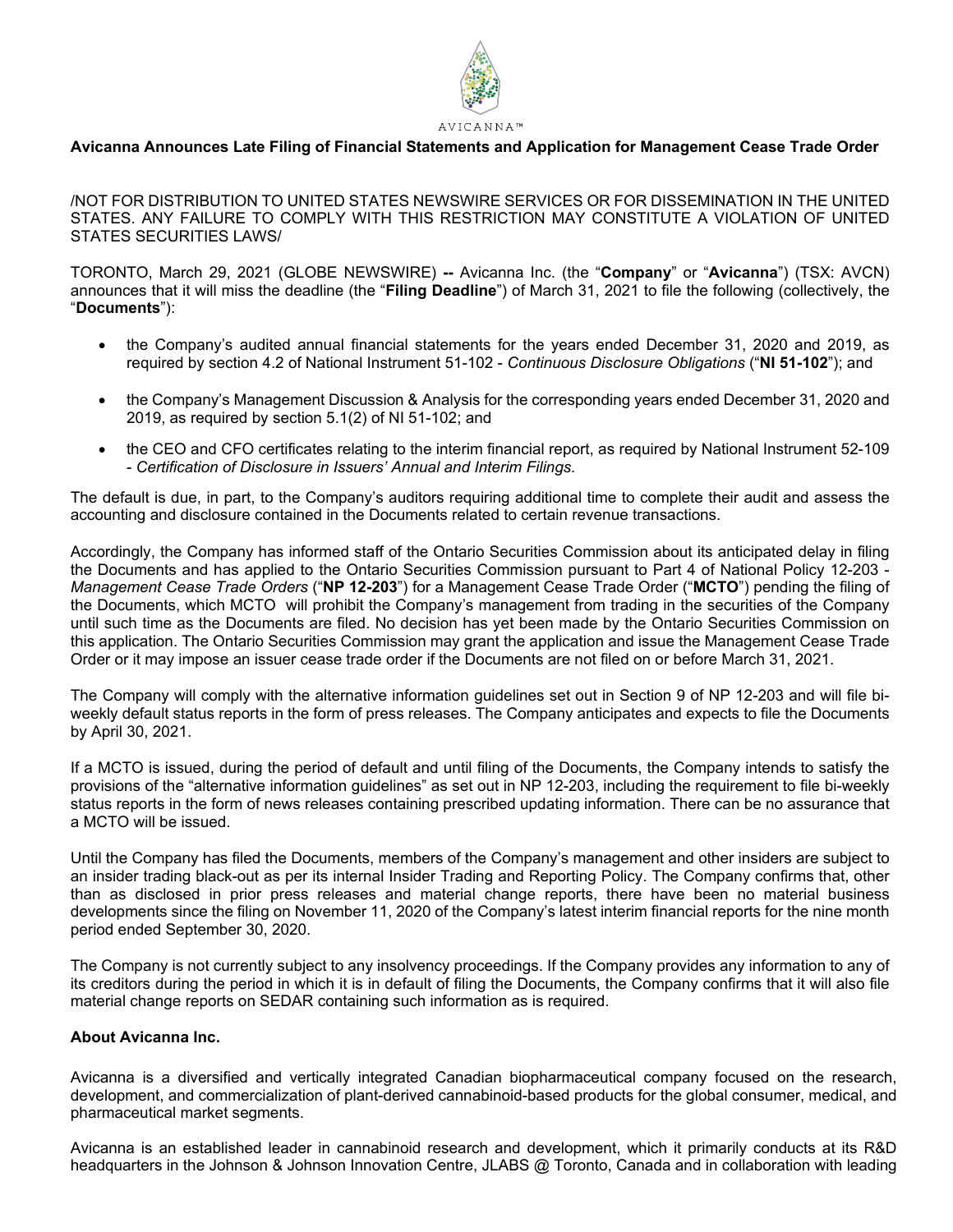

Canadian academic and medical institutions. In addition to its developing pharmaceutical pipeline, Avicanna's team of experts have developed and commercialized several industry leading product lines, including:

- Pura EarthTM or Pura H&WTM: an advanced and clinically tested line of CBD consumer derma-cosmetic products; and,
- $RHO$  Phyto<sup>TM</sup>: an advanced line of medical cannabis products containing varying ratios of CBD and THC currently available nation-wide across Canada in partnership with Medical Cannabis by Shoppers™, a subsidiary of Shoppers Drug Mart. RHO Phyto is the first strictly medical formulary of advanced "Cannabis 2.0" products, containing oils, sprays, capsules, creams, and gels, all 2 developed with scientific rigour, manufactured under GMP standards and supported by pre-clinical data.

With ongoing clinical trials on its derma-cosmetic (branded as Pura Earth or Pura H&W), medical cannabis (branded as RHO Phyto) and a pipeline of pharmaceutical products, Avicanna's dedication to researching the important role that cannabinoids play in an increasingly wider scope of products has been at the core of the Company's vision since its inception. Furthermore, Avicanna's commitment to education is demonstrated through its annual medical symposium, the Avicanna Academy educational platform, and the My Cannabis Clinic patient program through its subsidiary company.

Avicanna manages its own supply chain including cultivation and extraction through its two majority-owned subsidiaries, Sativa Nativa S.A.S. and Santa Marta Golden Hemp S.A.S., both located in Santa Marta, Colombia. Through these sustainable, economical, and industrial scale subsidiaries, Avicanna cultivates, processes, and commercializes a range of cannabis and hemp cultivars dominant in CBD, CBG, THC, and other cannabinoids for use as active pharmaceutical ingredients. Avicanna's Avesta Genetica program specializes in the development and optimization of rare cultivars for commercial production along with feminized seeds for global export. In June 2020, Avicanna made history with a shipment of hemp seeds to the United States of America by completing the first ever export of hemp seeds from Colombia.

SOURCE Avicanna Inc.

# **Stay Connected**

For more information about Avicanna, visit [www.avicanna.com,](http://www.avicanna.com/) call 1-647-243-5283, or contact Setu Purohit, President by email at [info@avicanna.com.](mailto:info@avicanna.com)

The Company posts updates through videos from the official Company YouTube channel [https://www.youtube.com/channel/UC5yBclNIsNf7VrE34iwt8OA.](https://www.youtube.com/channel/UC5yBclNIsNf7VrE34iwt8OA)

Please join the conversation on our Avicanna supporter's telegram group a[t https://t.me/Avicannainc.](https://t.me/Avicannainc)

# *Cautionary Note Regarding Forward-Looking Information and Statements*

*This news release contains "forward-looking information" within the meaning of applicable securities laws. Forward*looking information contained in this press release may be identified by the use of words such as, "may", "would", "could", *"will", "likely", "expect", "anticipate", "believe, "intend", "plan", "forecast", "project", "estimate", "outlook" and other similar expressions, and includes statements with respect to the issuance of a Management Cease Trade Order in respect of Avicanna. Forward-looking information is not a guarantee of future performance and is based upon a number of estimates and assumptions of management in light of management's experience and perception of trends, current conditions and*  expected developments, as well as other factors relevant in the circumstances, including assumptions in respect of *current and future market conditions, the current and future regulatory environment; and the availability of licenses, approvals and permits. Although the Company believes that the expectations and assumptions on which such forward looking information is based are reasonable, undue reliance should not be placed on the forward looking information because the Company can give no assurance that they will prove to be correct. Actual results and developments may differ materially from those contemplated by these statements. Forward-looking information is subject to a variety of risks and uncertainties that could cause actual events or results to differ materially from those projected in the forward-looking information. Such risks and uncertainties include, but are not limited to current and future market conditions, including the market price of the common shares of the Company, and the risk factors set out in the Company's annual information form dated April 15, 2020 and final short form prospectus dated November 27, 2020, filed with the Canadian securities*